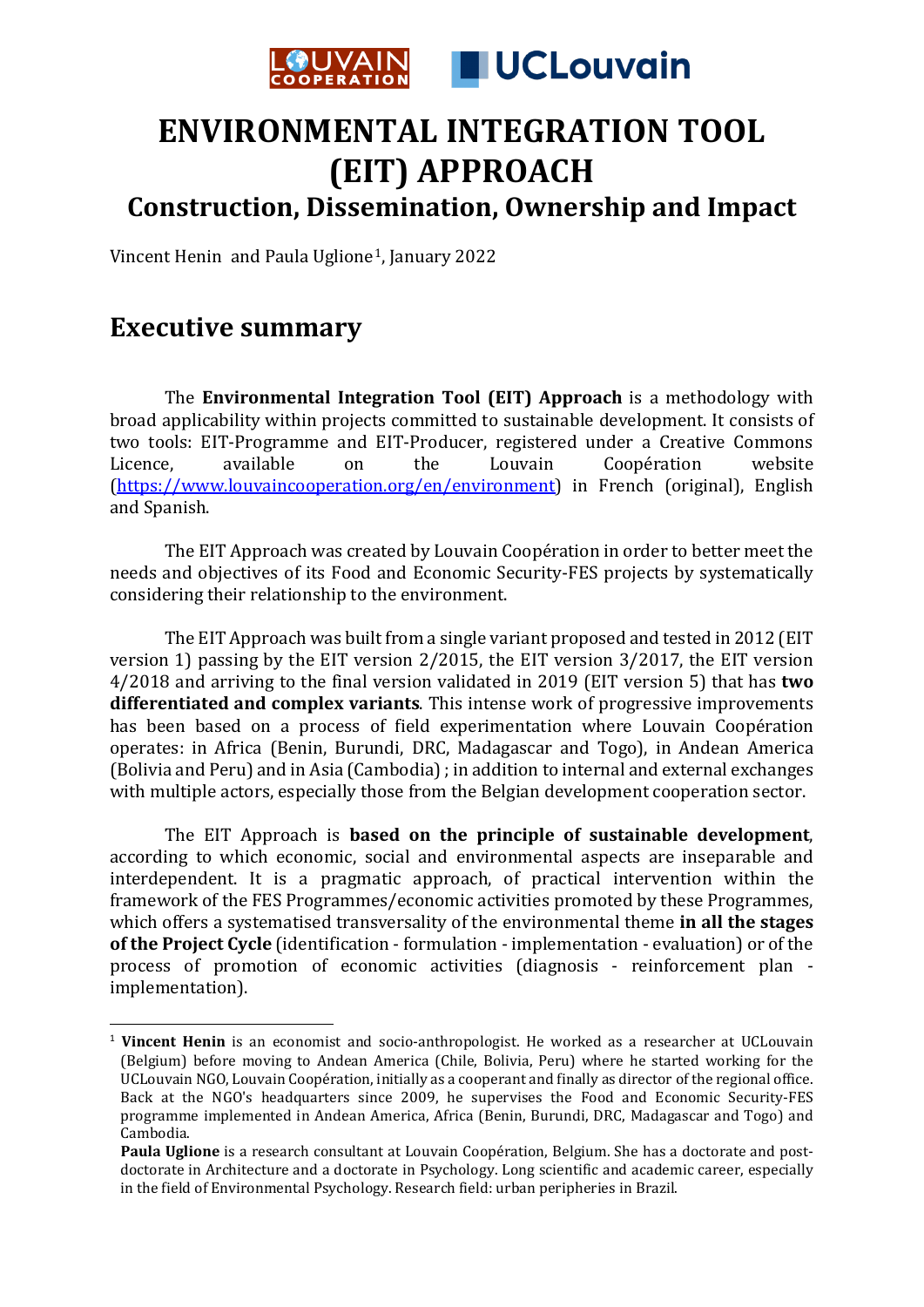

By the time the mid-term evaluations of the 2017-2021 FES programmes were finalised, the EIT Approach had been disseminated in all ongoing FES programmes over the period 2017-2020. The reports of these evaluations show that there has been a significant team training effort, that the Approach was being implemented in all countries where Louvain Coopération operates and that it has also been taken up in other regions, **adopted by partner institutions** of Louvain Coopération, including in the **Belgian development cooperation sector**.

Between 2016 and 2020, 1026 EIT applications (11 EIT-Programme and 1015 IOE-Producer) have been carried out in the FES Louvain Coopération Programmes, and about ten by other institutions. This large-scale implementation was fundamental for the continuous improvement of the Approach, but also for the training of the teams, which have appropriated EIT Approach and its tools in a creative way.

For the FES Louvain Coopération Programmes, the application of the EIT-Producer resulted in 1,466 environmental commitments by local producers, demonstrating the strong impact of the EIT Approach on the environmental behaviour of these actors.

It should also be noted that, in the process of building and consolidating the EIT Approach, its dissemination has benefited from a well-planned and effective strategy. High quality information material was presented and discussed at major events in the development cooperation sector, in universities and in other fora.

As a result of this dissemination and dialogue effort, the EIT Approach has gained **significant recognition**. Throughout this process, institutions have shown a constant interest in better understanding and/or adapting the EIT Approach to their own contexts and objectives.

For example, the DGD (Directorate General for Development Cooperation and Humanitarian Aid/Federal Public Service for Foreign Affairs, Foreign Trade and Development Cooperation of the Kingdom of Belgium), in its Format for submitting programmes 2022-2026 for Non-Governmental Cooperation, published in November 2020, mentions the Environmental Integration Tool Approach in the general guidelines and recommendations for programmes and projects to be submitted. This mention underlines the credibility that the Approach has acquired in the European development cooperation sector, particularly in Belgium. ACODEV (French and German-speaking Federation of Development Cooperation Associations), ARES (Research and Higher Education Academy), VLIR-UOS (Flemish Inter-University Council-University (Flemish Inter-University Development Cooperation) and APEFE (Association for the Promotion of Education and Training Abroad) and others have also adopted it.

In a global context where the search for solutions to environmental problems is a requirement that challenges everyone, the Environmental Integration Tool Approach is an important contribution of Louvain Coopération to society, particularly in the countries where it operates and with which the NGO is committed to real social and economic change.